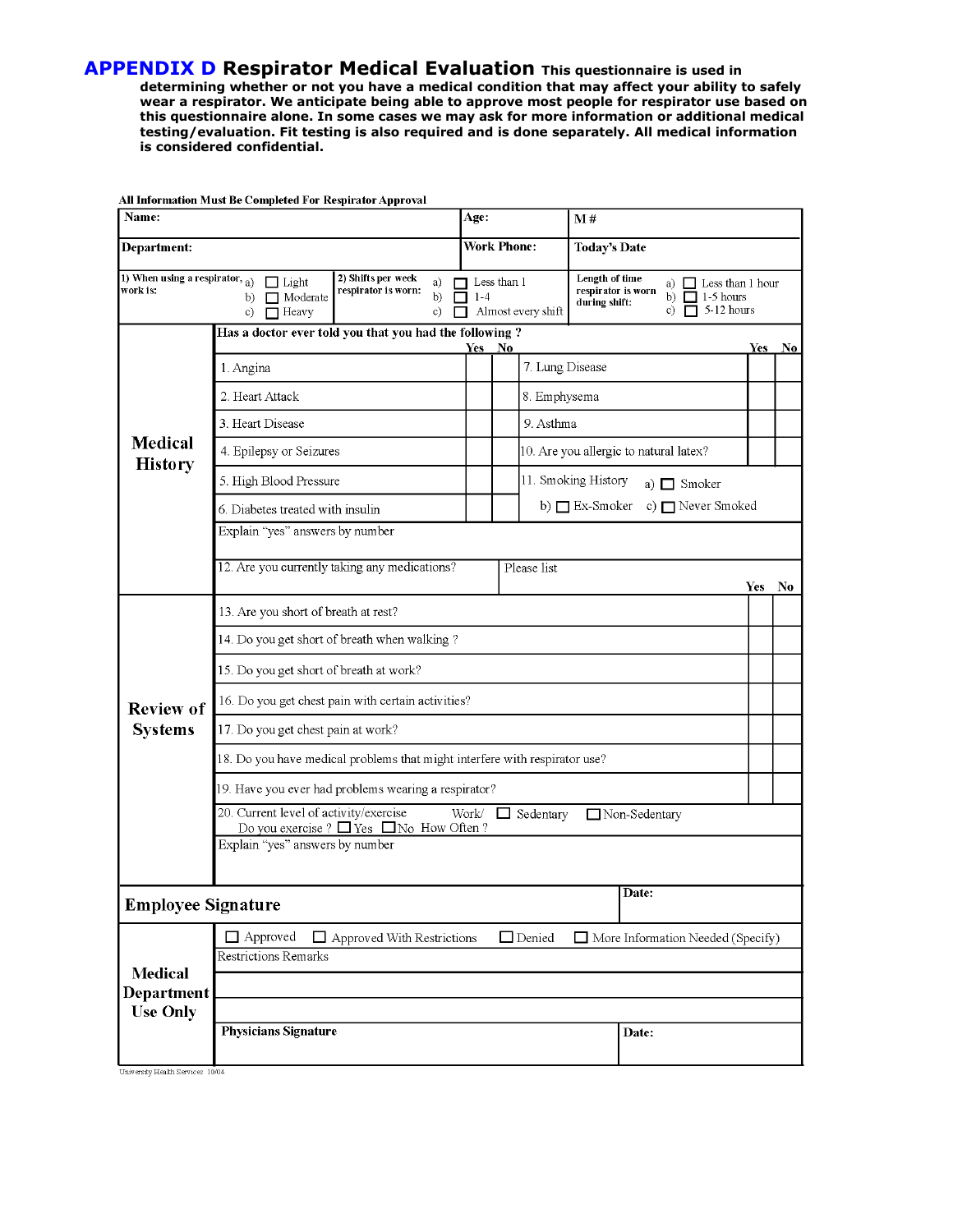## **To the Employer:**

Answers to questions in Section 1, and to question 9 in Section 2 of Part A, do not require a medical examination.

## **To the Employee:**

Can you read **□ yes** □ no

Your employer must allow you to answer this questionnaire during normal working hours, or at a time and place that is convenient to you. To maintain your confidentiality, your employer or supervisor must not look at or review your answers, and you seal this form and mail it directly to the address below. DO NOT FAX. Call University Health Services at (513) 584-4457 to reach the health care professional who will review this form if you have any questions.

University Health Services

ML 0460

1st floor Holmes Hospital

|     | <b>Section 1 (OSHA Part A Mandatory)</b> The following information must be provided by<br>every employee who has been selected to use any type of respirator Please Print.                                            |                        |
|-----|-----------------------------------------------------------------------------------------------------------------------------------------------------------------------------------------------------------------------|------------------------|
|     | Are you a UC student? $\Box$ yes $\Box$ no                                                                                                                                                                            |                        |
| 1.  |                                                                                                                                                                                                                       |                        |
| 2.  | Today's date: ________________________________                                                                                                                                                                        | DOB __________________ |
| 3.  |                                                                                                                                                                                                                       |                        |
| 4.  | Gender (circle one) Male<br><b>Female</b>                                                                                                                                                                             |                        |
| 5.  |                                                                                                                                                                                                                       |                        |
| 6.  |                                                                                                                                                                                                                       |                        |
| 7.  |                                                                                                                                                                                                                       |                        |
| 8.  | A phone number where you can be reached by the health care professional who<br>reviews this questionnaire (include the Area Code): ____________________________                                                       |                        |
| 9.  |                                                                                                                                                                                                                       |                        |
| 10. | Has your employer told you how to contact the health care professional who will<br>review this questionnaire (include the Area Code): \[\essequentility contact review this questionnaire (include the Area Code): \] |                        |
| 11. | Check the type of Respirator you will use (you can check more than one category):                                                                                                                                     |                        |
|     | N, R, or P disposable respirator (filter mask, non-cartridge type only).<br>a.                                                                                                                                        |                        |
|     | Other type (for example, half- of full-facepiece type, powered-air<br>b.                                                                                                                                              |                        |
|     | purifying, supplied-air, self-contained breathing apparatus)                                                                                                                                                          |                        |
| 12. | Have you worn a respirator before?                                                                                                                                                                                    |                        |
|     |                                                                                                                                                                                                                       |                        |

13. If "yes" what type(s) (not brand name)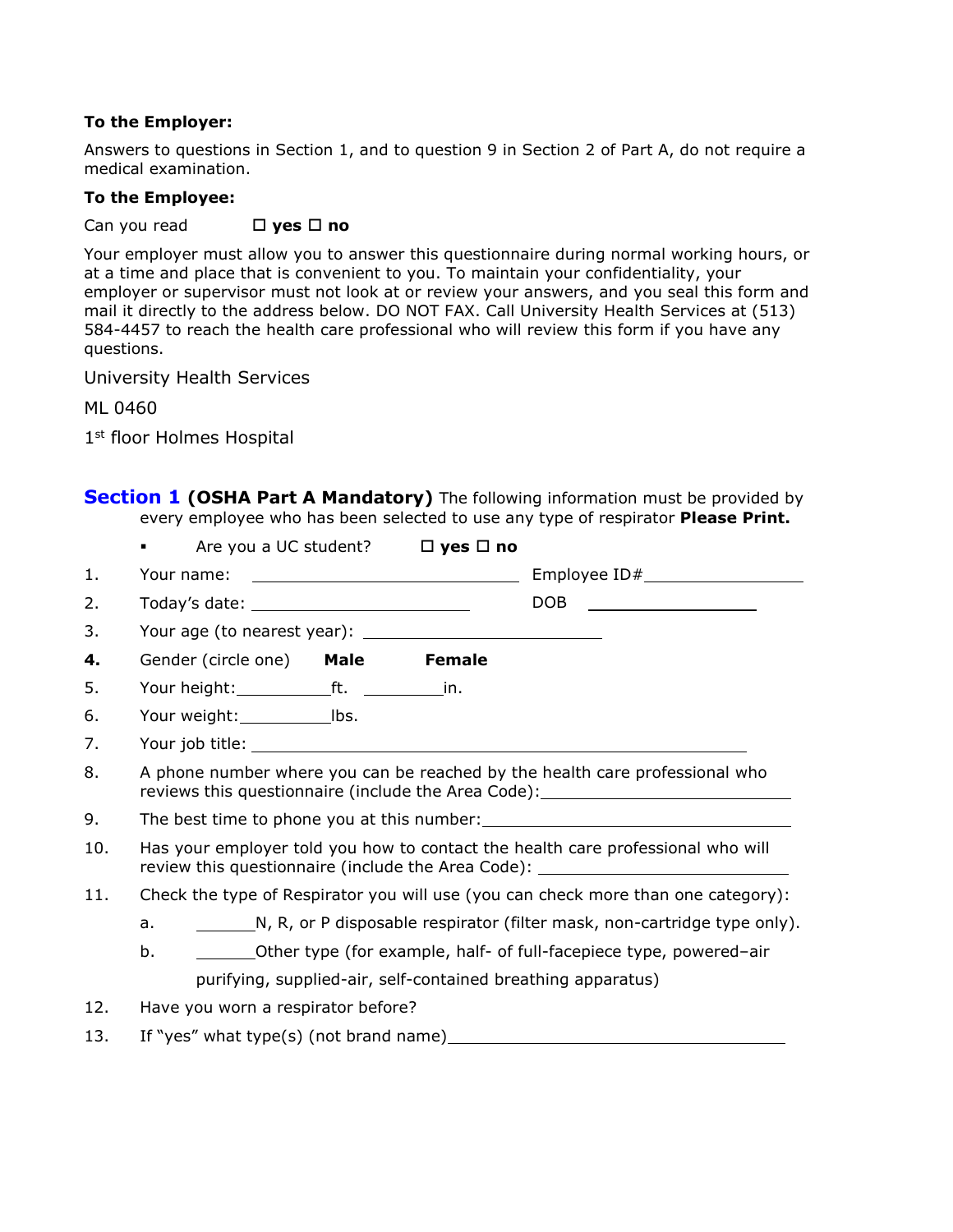**Section 2 (OSHA Part A Mandatory):** Questions 1 through 9 below must be answered by every employee who has been selected to use any type of respirator please check "yes" or "no".

- **1.**  $\Box$  **yes**  $\Box$  **no** Do you *currently* smoke tobacco, or have you smoked tobacco in the last month?
- **2.** Have you *ever had* any of the following conditions?
- a. □ yes □ no Seizures (fits)
- b. **yes no** Diabetes (sugar disease)
- c.  $\Box$  **yes**  $\Box$  **no** Allergic reactions that interfere with your breathing
- d. **yes no** Claustrophobia (fear of closed-in places)
- e. **yes no** Trouble smelling odors
- **3.** Have you *ever had* any of the following pulmonary or lung problems?
- a. **yes no** Asbestosis
- b. **yes no** Asthma
- c. **yes no** Chronic bronchitis
- d. **yes no** Emphysema
- e. **yes no** Pneumonia
- f.  $\Box$  **yes**  $\Box$  **no** Tuberculosis
- g. **yes no** Silicosis
- h. **□ yes □ no** Pneumothorax (collapsed lung)
- i.  $\Box$  **yes**  $\Box$  **no** Lung cancer
- j. **yes no** Broken ribs
- k.  $\Box$  **yes**  $\Box$  **no** Any chest injuries or surgeries
- l. **yes no** Any other lung problem that you've been told about
- **4.** Do you *currently* have any of the following symptoms of pulmonary or lung illness?
- a. **□ yes □ no** Shortness of breath
- b. **□ yes □ no** Shortness of breath when walking fast on level ground or walking up a slight hill or incline
- c.  $\square$  **yes**  $\square$  **no** Shortness of breath when walking with other people at an ordinary pace on level ground
- d. **yes no** Have to stop for breath when walking at your own pace on level ground
- e.  $\Box$  **yes**  $\Box$  **no** Shortness of breath when washing or dressing yourself
- f.  $\Box$  **yes**  $\Box$  **no** Shortness of breath that interferes with your job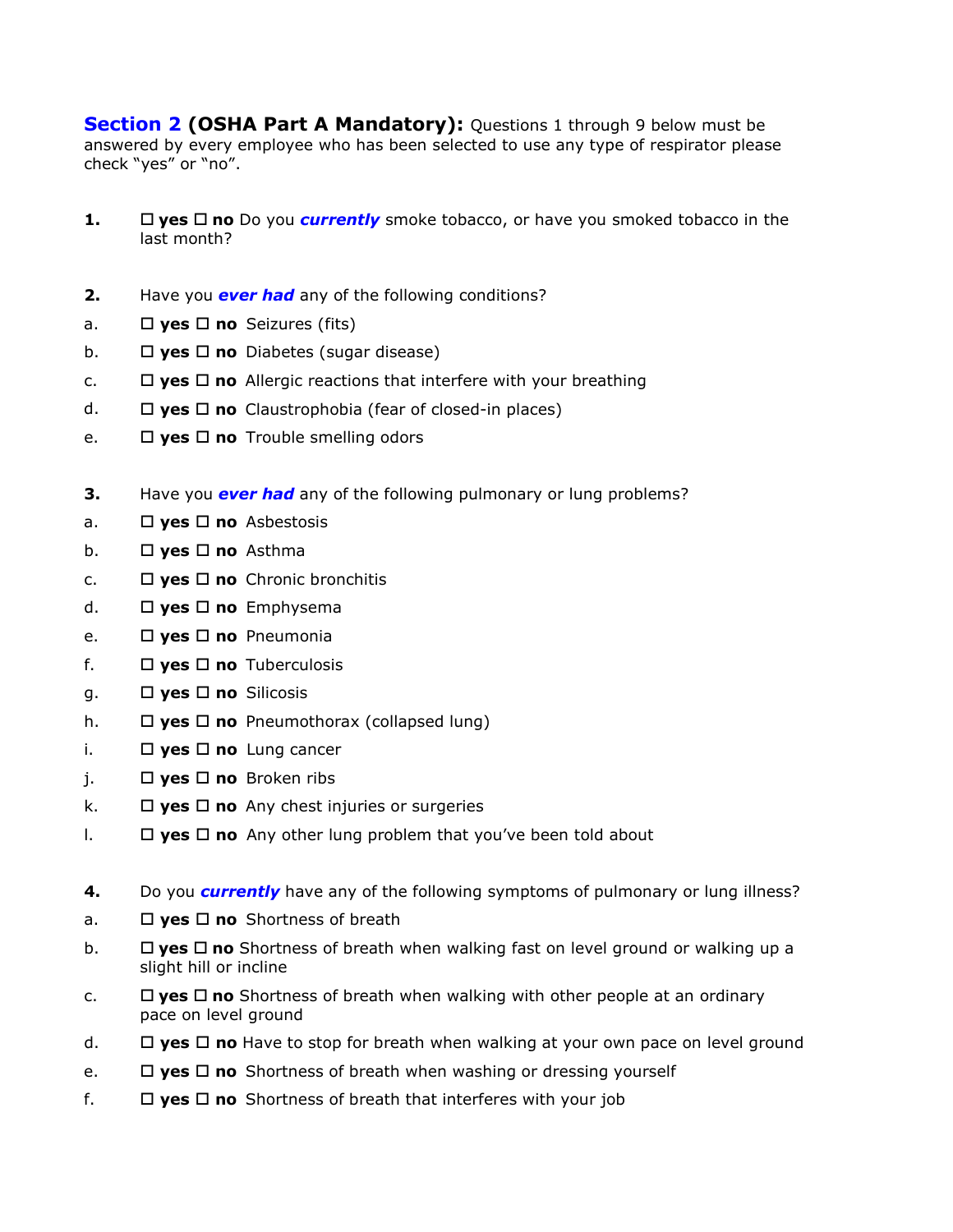- g. **yes no** Coughing that produces phlegm (thick sputum)
- h.  $\Box$  **yes**  $\Box$  **no** Coughing that wakes you early in the morning
- i. **yes no** Coughing that occurs mostly when you are lying down
- $i.$   $\square$  **yes**  $\square$  **no** Coughing up blood in the last month
- k. **yes no** Wheezing
- $\Box$  **yes**  $\Box$  **no** Wheezing that interferes with your job
- m.  $\Box$  **yes**  $\Box$  **no** Chest pain when you breathe deeply
- n.  $\Box$  **yes**  $\Box$  **no** Any other symptoms that you think may be related to lung problems
- **5.** Have you **ever had** any of the following cardiovascular or heart problems?
- a. □ yes □ no Heart attack
- b. **yes no** Stroke
- c. **yes no** Angina
- d. **yes no** Heart failure
- e.  $\Box$  **yes**  $\Box$  **no** Swelling in your legs or feet (not caused by walking)
- f.  $\Box$  **yes**  $\Box$  **no** Heart arrhythmia (heart beating irregularly)
- g. **yes no** High blood pressure
- h. **yes no** Any other heart problem that you've been told about
- **6.** Have you *ever had* any of the following cardiovascular or heart symptoms?
- a. **yes no** Frequent pain or tightness in your chest during physical activity
- b **yes no** Pain or tightness in your chest during physical activity
- c.  $\Box$  **yes**  $\Box$  **no** Pain or tightness in your chest that interferes with your job
- d. **□ yes □ no** In the past two years, have you noticed your heart skipping or missing a beat
- e.  $\Box$  **yes**  $\Box$  **no** Heartburn or indigestion that is not related to eating
- f.  $\square$  **yes**  $\square$  **no** Any other symptoms that you think may be related to heart of circulation problems
- **7.** Do you *currently* take medication for any of the following problems?
- a.  $\Box$  **yes**  $\Box$  **no** Breathing or lung problems
- b. **yes no** Heart trouble
- c.  $\Box$  **yes**  $\Box$  **no** Blood pressure
- d. **yes no** Seizures (fits)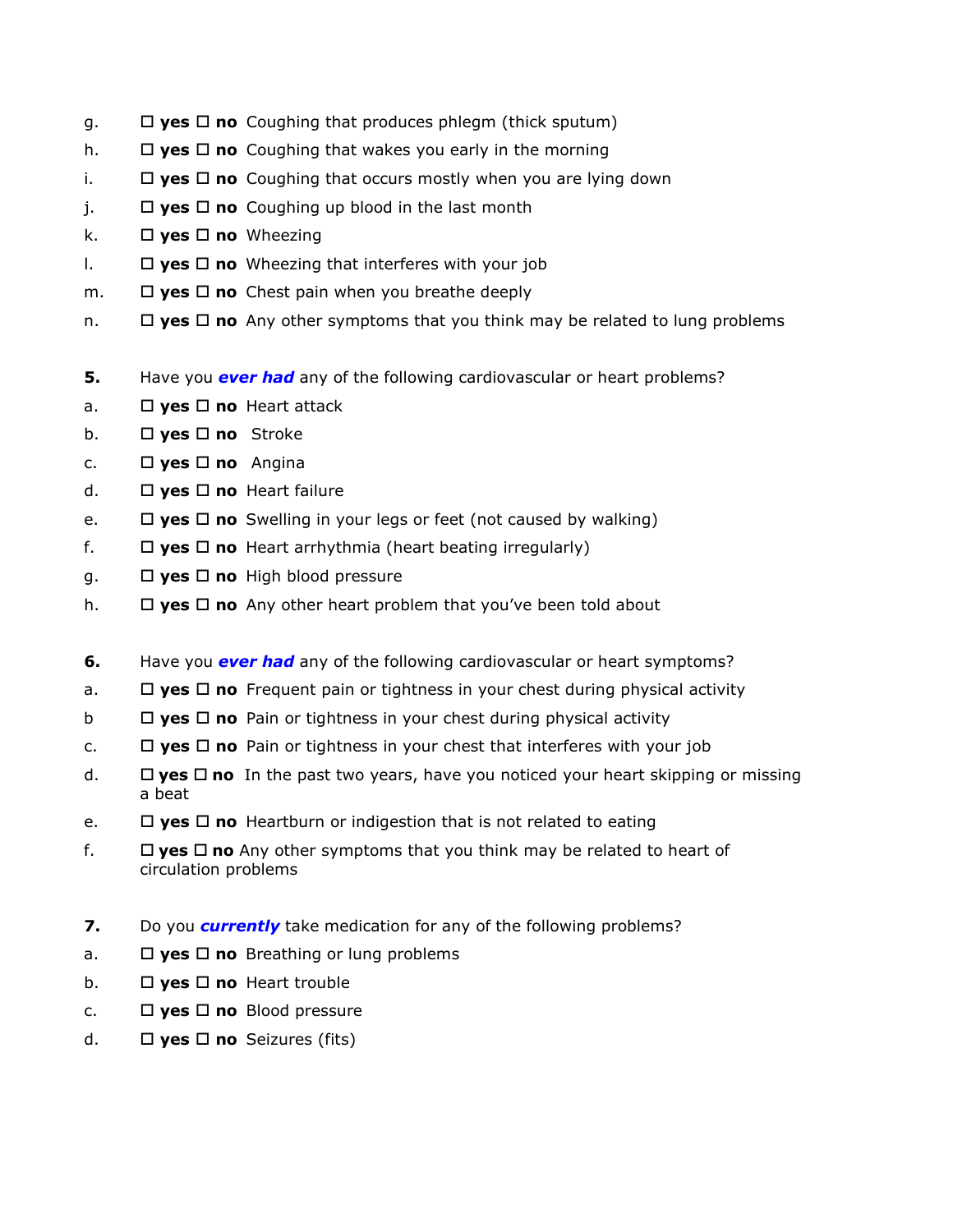- **8.** If you've used a respirator, have you ever had any of the following problems? (If you've never used a respirator, check here  $\Box$  and go to question 9)
- a. □ yes □ no Eye irritation
- b. **yes no** Skin allergies or rashes
- c.  $\Box$  **yes**  $\Box$  **no** Anxiety
- d. **yes no** General weakness or fatigue
- e.  $\Box$  **yes**  $\Box$  **no** Any other problem that interferes with your use of a respirator
- **9.** *Would you like* to speak with the health care professional who will review this questionnaire about your answers to this questionnaire? **yes no**

**Questions 10 to 15** below must be answered **by every employee who has been selected to use either**

- **A full-facepiece respirator** *or*
- **Self contained breathing apparatus (SCBA).**

For employees who have been selected to use other types of respirators, answering these questions is voluntary

- **10.** □ yes □ no *Have you ever lost* vision in either eye (temporarily or permanently)
- **11.** *Do you currently have* any of the following vision problems?
- a. **□ yes □ no** Wear contact lenses:
- b. **yes no** Wear glasses:
- c. **yes no** Color blind:
- d.  $\Box$  **yes**  $\Box$  **no** Any other eye or vision problem
- **12.**  $\Box$  yes  $\Box$  no *Have you ever had* an injury to your ears, including a broken ear drum?
- **13.** Do you *currently* have any of the following musculoskeletal problems?
- a. **□ yes □ no** Difficulty hearing:
- b.  $\Box$  **yes**  $\Box$  **no** Wear a hearing aid:
- c.  $\Box$  **yes**  $\Box$  **no** Any other hearing or ear problem
- **14.**  $\Box$  **yes**  $\Box$  **no** *Have you ever had* a back injury?